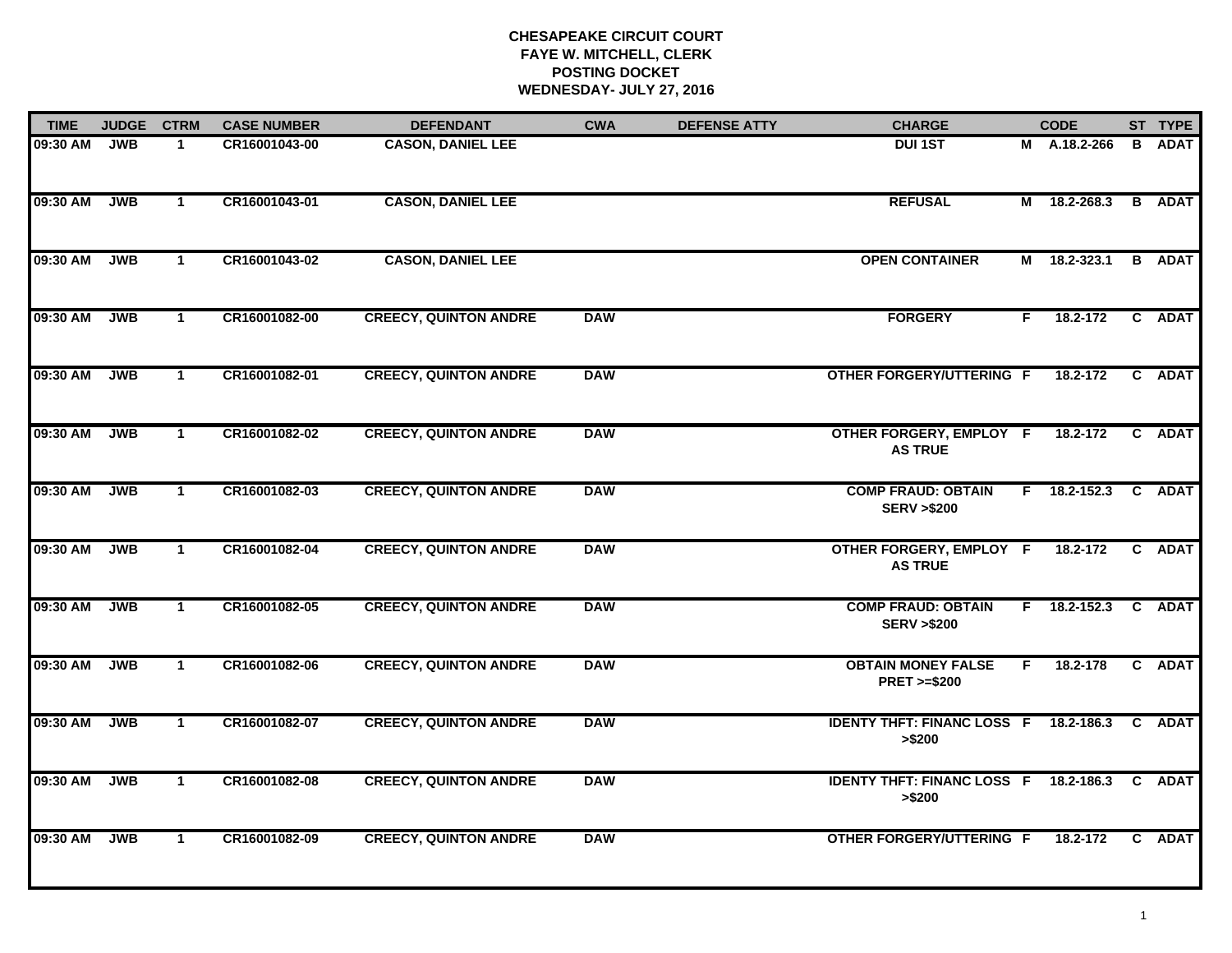# **CHESAPEAKE CIRCUIT COURT FAYE W. MITCHELL, CLERK POSTING DOCKET WEDNESDAY- JULY 27, 2016**

| <b>TIME</b> | <b>JUDGE</b> | <b>CTRM</b>  | <b>CASE NUMBER</b> | <b>DEFENDANT</b>                | <b>CWA</b>  | <b>DEFENSE ATTY</b>       | <b>CHARGE</b>                                       |    | <b>CODE</b>   |                         | ST TYPE                |
|-------------|--------------|--------------|--------------------|---------------------------------|-------------|---------------------------|-----------------------------------------------------|----|---------------|-------------------------|------------------------|
| 09:30 AM    | <b>JWB</b>   | $\mathbf 1$  | CR16001082-10      | <b>CREECY, QUINTON ANDRE</b>    | <b>DAW</b>  |                           | <b>OTHER FORGERY/UTTERING F</b>                     |    | 18.2-172      | C.                      | <b>ADAT</b>            |
| 09:30 AM    | <b>JWB</b>   | $\mathbf{1}$ | CR16001082-11      | <b>CREECY, QUINTON ANDRE</b>    | <b>DAW</b>  |                           | OTHER FORGERY, EMPLOY F<br><b>AS TRUE</b>           |    | 18.2-172      | $\mathbf{c}$            | <b>ADAT</b>            |
| 09:30 AM    | <b>JWB</b>   | $\mathbf{1}$ | CR16001082-12      | <b>CREECY, QUINTON ANDRE</b>    | <b>DAW</b>  |                           | <b>OTHER FORGERY, EMPLOY F</b><br><b>AS TRUE</b>    |    | 18.2-172      |                         | C ADAT                 |
| 09:30 AM    | <b>JWB</b>   | $\mathbf 1$  | CR16001082-13      | <b>CREECY, QUINTON ANDRE</b>    | <b>DAW</b>  |                           | <b>OBTAIN MONEY FALSE</b><br><b>PRET &gt;=\$200</b> | F. | 18.2-178      |                         | C ADAT                 |
| 11:00 AM    | <b>JWB</b>   | $\mathbf{1}$ | CR10001820-00      | <b>BELCHER, ANTHONY LEONARD</b> | <b>NONE</b> | <b>GOODMAN, ERIN</b>      | <b>DRIVE W/O LICENSE</b>                            | М  | 46.2-300      | S                       | <b>CC</b>              |
| 11:00 AM    | <b>JWB</b>   | $\mathbf{1}$ | CR14001016-00      | <b>BELCHER, ANTHONY LEONARD</b> | <b>NONE</b> | <b>BRICE, JAMES</b>       | <b>DOMESTIC ASSAULT</b>                             | М  | $18.2 - 57.2$ | $\mathbf{o}$            | $\overline{\text{cc}}$ |
| 11:00 AM    | <b>JWB</b>   | $\mathbf{1}$ | CR08001619-00      | <b>KEELS, ARNICE Y</b>          | <b>NONE</b> | <b>RICHARD KREGER</b>     | <b>GRAND LARCENY</b>                                | F  | 18.2-95       | $\overline{\mathbf{o}}$ | cc                     |
| 11:00 AM    | <b>JWB</b>   | $\mathbf{1}$ | CR03004446-00      | <b>KEELS, ARNICE YOLANDA</b>    | <b>NONE</b> | <b>SCOTT ETHERTON</b>     | <b>PETIT LARCENY</b>                                | М  | 18.2-96       | $\mathbf{o}$            | $\overline{cc}$        |
| 11:00 AM    | <b>JWB</b>   | $\mathbf 1$  | CR06002129-00      | <b>KEELS, ARNICE YOLANDA</b>    | <b>NONE</b> | <b>TERRANCE MARTIN</b>    | <b>PETIT LARCENY-3RD</b><br><b>OFFENSE</b>          | F. | $18.2 - 96$   | $\mathbf{o}$            | <b>CC</b>              |
| 11:00 AM    | <b>JWB</b>   | $\mathbf{1}$ | CR94000997-00      | <b>KEELS, KYLITA</b>            | <b>NONE</b> | <b>STEPHEN GIVANDO</b>    | <b>GRAND LARCENY</b>                                | F. | $18.2 - 95$   | $\mathbf{o}$            | cc                     |
| 11:00 AM    | <b>JWB</b>   | $\mathbf{1}$ | CR94A00997-00      | <b>KEELS, KYLITA</b>            | <b>NONE</b> | <b>STEPHEN P. GIVANDO</b> | <b>PROBATION VIOLATION</b>                          | F. | 18.2-95       | $\mathbf{o}$            | cc                     |
| 11:00 AM    | <b>JWB</b>   | $\mathbf{1}$ | CR94A00997-01      | <b>KEELS, KYLITA</b>            | <b>NONE</b> | <b>RICHARD BUYRN</b>      | <b>PROBATION VIOLATION</b>                          | F. | 18.2-95       | $\mathbf{o}$            | cc                     |
| 11:00 AM    | <b>JWB</b>   | $\mathbf{1}$ | CR14001100-00      | <b>WHITE, JESSE VERNON</b>      | <b>NONE</b> | Jones, David L            | PETIT LARCENY, 3RD OFF F                            |    | 18.2-96       | в                       | cc                     |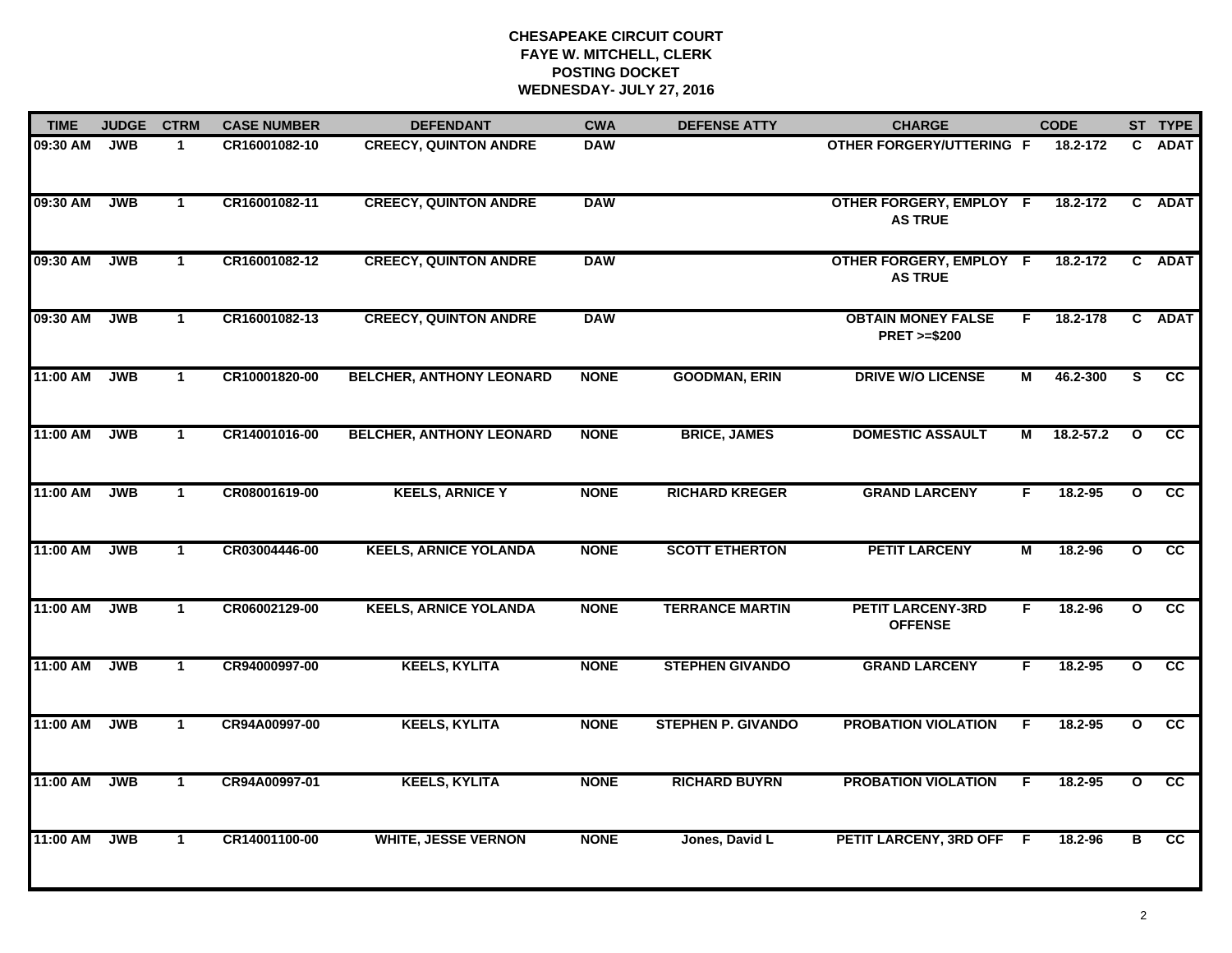# **CHESAPEAKE CIRCUIT COURT FAYE W. MITCHELL, CLERK POSTING DOCKET WEDNESDAY- JULY 27, 2016**

| <b>TIME</b>     | <b>JUDGE</b> | <b>CTRM</b> | <b>CASE NUMBER</b> | <b>DEFENDANT</b>           | CWA         | <b>DEFENSE ATTY</b>     | <b>CHARGE</b>                       | <b>CODE</b> | ST. | <b>TYPE</b> |
|-----------------|--------------|-------------|--------------------|----------------------------|-------------|-------------------------|-------------------------------------|-------------|-----|-------------|
| <b>11:00 AM</b> | <b>JWB</b>   |             | CR14001100-01      | <b>WHITE, JESSE VERNON</b> | <b>NONE</b> | <b>BOUCHARD, JULIAN</b> | <b>VIOL PROBATION ON FEL</b><br>OFF | 19.2-306    |     | CC          |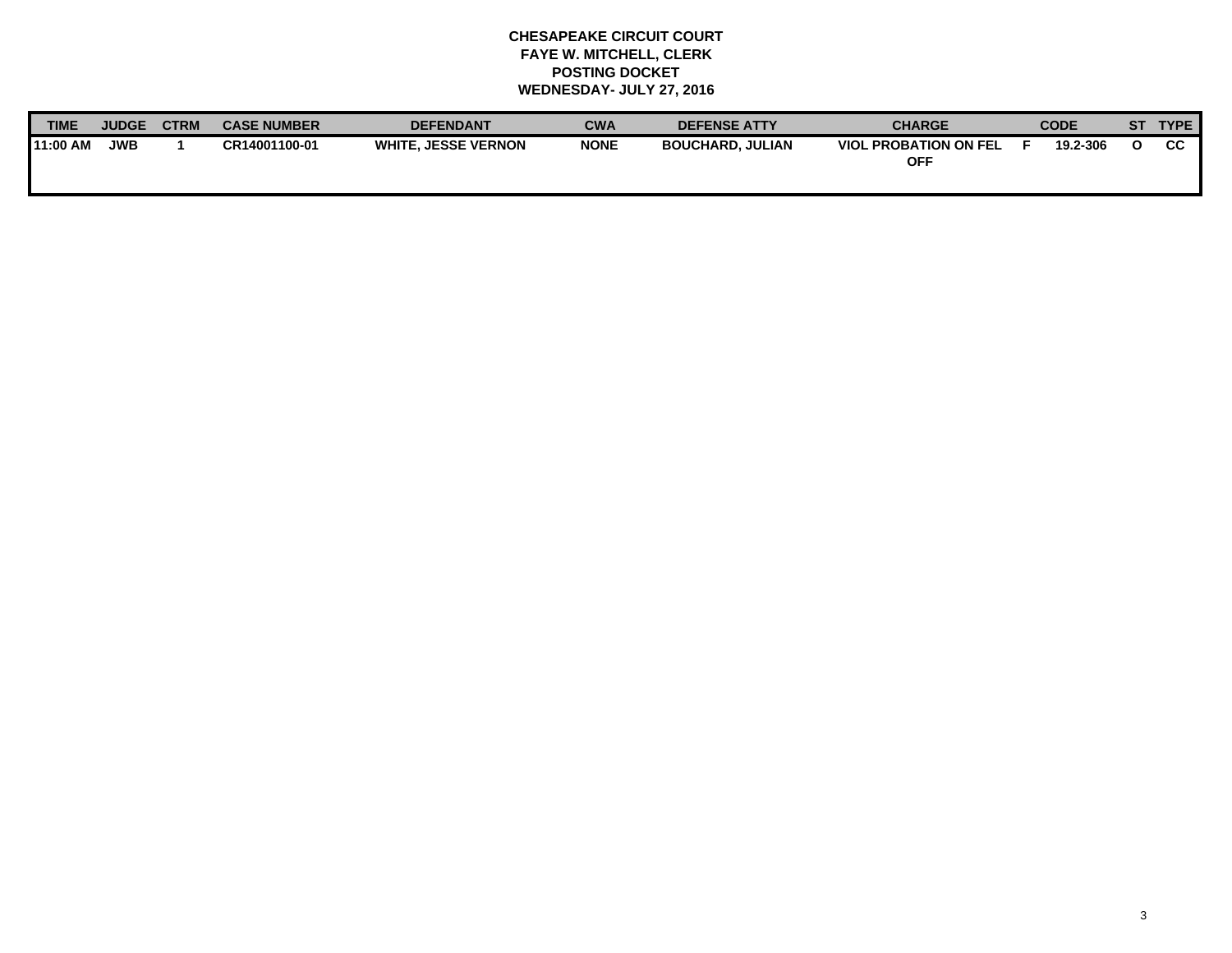### CHESAPEAKE CIRCUIT COURTCIVIL MOTIONS DOCKET WEDNESDAY, JULY 27, 2016

| <b>Hearing Time Judge Courtroom</b> |            |                | Case #             | <b>Plaintiff</b>                                     | <b>Defendant</b>                     | <b>Plaintiff Attorney</b>                   | <b>Defendant Attorney Hearing Type</b> |                | <b>Duration</b> |
|-------------------------------------|------------|----------------|--------------------|------------------------------------------------------|--------------------------------------|---------------------------------------------|----------------------------------------|----------------|-----------------|
| 09:00 AM                            | <b>JWB</b> | 1              | CL12002692-00      | <b>JUNCO, JULIO ANTONIO</b>                          | <b>SUAREZ, PRINCESS LOVE</b>         | <b>JEFFRIES, ROBERT</b>                     | <b>MAURER, PATRICK</b><br>L            | <b>COMP</b>    | 15M 0 H 0 D     |
| 09:00 AM                            | <b>JWB</b> | 1              | CL13002092-00      | <b>SCHMIDT, JUSTIN LEIGH</b>                         | <b>SCHMIDT, CRYSTAL ANN</b>          | <b>HEDRICK,</b><br><b>CHRISTOPHER</b>       | <b>PROSE</b>                           | FD             | 15M 0 H 0 D     |
| 09:00 AM                            | <b>JWB</b> | 1              | CL14002105-00      | *TAYLOR, JOANN                                       | <b>MCFADDEN, FLOYD</b>               | <b>MILLER, BRIAN K</b>                      | <b>RENNINGER,</b><br><b>NICHOLAS D</b> | <b>STRI</b>    | OM1H0D          |
| 09:00 AM                            | <b>JWB</b> | 1              | CL15002686-00      | <b>NATIONAL COLLEGIATE</b>                           | *HOAG, LISA                          | PETTIFORD, KRISTAN M                        |                                        | DJ             | 15M 0 H 0 D     |
| 09:00 AM                            | <b>JWB</b> | $\mathbf{1}$   |                    | CL16000927-00 *THE BANK OF NEW YORK<br><b>MELLON</b> | *TROCHE, LINDA D                     | <b>EVANS, JAMES A</b>                       |                                        | $\overline{D}$ | 15M 0 H 0 D     |
| 09:00 AM                            | <b>JWB</b> | $\mathbf{1}$   | CL16001257-00      | <b>SMITH, RHONDA R</b>                               | <b>SMITH, CHRISTOPHER O</b>          | <b>LEFTWICH, JAMES A</b>                    | <b>KMETZ, MICHAEL D</b>                | <b>MOT</b>     | <b>MHD</b>      |
| 09:00 AM                            | <b>JWB</b> | $\mathbf{1}$   | CL16001570-00      | <b>TIGNER, SHEILA C</b>                              | *ARMSTRONG, DELORES O                | <b>MELTON, JAMES B</b>                      |                                        | <b>MOT</b>     | 15M 0 H 0 D     |
| 09:00 AM                            | <b>JWB</b> | $\mathbf{1}$   | CJ15-61<br>CJ15-62 | IN RE JUVENILE APPEAL                                | IN RE JUVENILE APPEAL                | RENNINGER, NICHOLAS PASS, STEPHANIE         |                                        | <b>MOT</b>     | 30M 0 H 0 D     |
| 10:00 AM                            | <b>JWB</b> | $\mathbf{1}$   | CL13000151-00      | <b>COMMONWEALTH OF</b><br><b>VIRGINIA</b>            | *ROBERTS, LARRY E                    | <b>OXENHAM, CARA P</b>                      | <b>LAINE, HERBERT W</b>                | <b>FOF</b>     | <b>MHD</b>      |
| 10:00 AM                            | <b>JWB</b> | $\overline{1}$ | CL14002099-00      | <b>COMMONWEALTH</b>                                  | *HOGGARD, MARCUS R                   | <b>IOTTI, MELISSA S</b>                     |                                        | <b>FOF</b>     | <b>MHD</b>      |
| 10:00 AM                            | <b>JWB</b> | $\overline{1}$ | CL15003020-00      | <b>COMMONWEALTH</b>                                  | *BEAMON, SHAN LAVAR                  | <b>FREUDENBERG,</b><br><b>MELISSA IOTTI</b> | <b>PROSE</b>                           | <b>FOF</b>     | M H D           |
| 10:00 AM                            | <b>JWB</b> | $\mathbf 1$    | CL16001158-00      | <b>COMMONWEALTH</b>                                  | *HARRIS, JACKIE WADE                 | FREUDENBERG,<br><b>MELISSA IOTTI</b>        | <b>PROSE</b>                           | <b>FOF</b>     | <b>MHD</b>      |
| 10:00 AM                            | <b>JWB</b> | -1             | CL16001295-00      | <b>COMMONWEALTH</b>                                  | *RHANEY, JAMES<br><b>CHRISTOPHER</b> | FREUDENBERG,<br><b>MELISSA IOTTI</b>        | <b>PROSE</b>                           | <b>FOF</b>     | <b>MHD</b>      |
| 10:00 AM                            | <b>JWB</b> | -1             | CL16001305-00      | <b>COMMONWEALTH</b>                                  | *WARD, DAVID CLAYTON                 | FREUDENBERG,<br><b>MELISSA IOTTI</b>        | <b>PROSE</b>                           | <b>FOF</b>     | <b>MHD</b>      |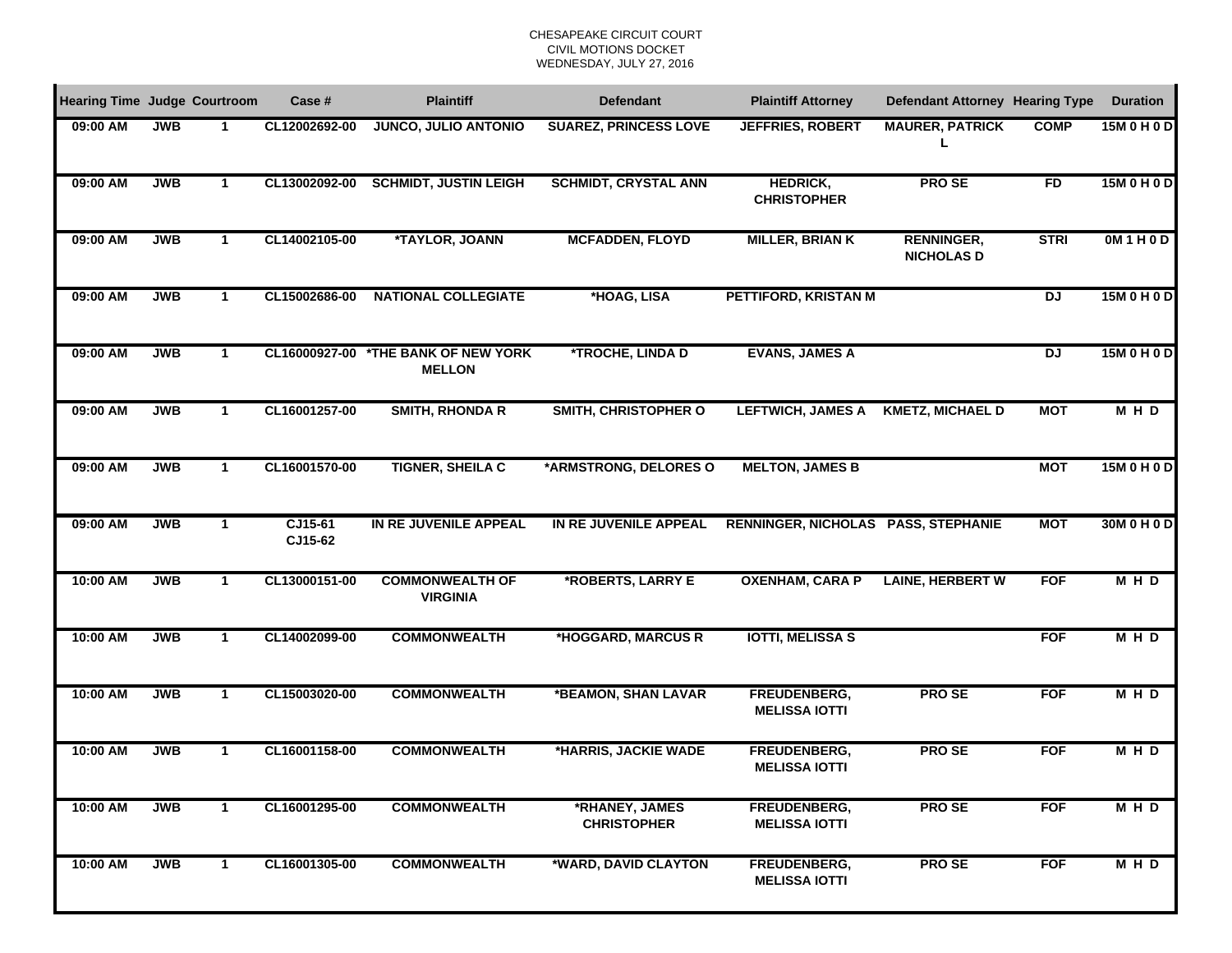#### CHESAPEAKE CIRCUIT COURTCIVIL MOTIONS DOCKET WEDNESDAY, JULY 27, 2016

| <b>Hearing Time Judge Courtroom</b> |             |             | Case #        | <b>Plaintiff</b>                                | <b>Defendant</b>                          | <b>Plaintiff Attorney</b>            | Defendant Attorney Hearing Type   |                         | <b>Duration</b> |
|-------------------------------------|-------------|-------------|---------------|-------------------------------------------------|-------------------------------------------|--------------------------------------|-----------------------------------|-------------------------|-----------------|
| 10:00 AM                            | <b>JWB</b>  | 1           | CL16001325-00 | <b>COMMONWEALTH</b>                             | *LEWIS, DARONN LAMONT                     | FREUDENBERG,<br><b>MELISSA IOTTI</b> | <b>PROSE</b>                      | <b>FOF</b>              | M H D           |
| 11:00 AM                            | <b>JWB</b>  | $\mathbf 1$ | <b>CRIM</b>   | <b>RESTITUTION, FINES &amp;</b><br><b>COSTS</b> |                                           |                                      |                                   |                         |                 |
| 09:00 AM                            | <b>MATA</b> | 5           | CL13001436-00 | <b>RUSSELL, BARBARA S</b>                       | *RUSSELL, CLAYTON E                       | <b>CHAPMAN, NATHAN A</b>             | SINNOTT,<br><b>RAYMOND J; III</b> | $\overline{\mathsf{S}}$ | 30M 0 H 0 D     |
| 09:00 AM                            | <b>MATA</b> | 5           | CL14001828-00 | <b>MAHAFFEY, LISA M</b>                         | <b>MAHAFFEY, MICHAEL TROY</b>             | <b>PROSE</b>                         | <b>LEVIN, JOHN D</b>              | <b>MOT</b>              | 15M 0 H 0 D     |
| 09:00 AM                            | <b>MATA</b> | 5           | CL15000749-00 | LIPKA, JOAN                                     | <b>SCHWANER, MEDABETH</b>                 | <b>WEISBROD, STEPHEN J</b>           |                                   | $\overline{D}$          | 15M 0 H 0 D     |
| 09:00 AM                            | <b>MATA</b> | 5           | CL15001366-00 | <b>AYCOCK, SIMON P</b>                          | <b>AYCOCK, SANDRA P</b>                   | NICHOLS, RALPH E; JR WOOD, CHRISTY J |                                   | <b>PL</b>               | 45M 0 H 0 D     |
| 09:00 AM                            | <b>MATA</b> | 5           | CL15001366-00 | <b>AYCOCK, SIMON P</b>                          | <b>AYCOCK, SANDRA P</b>                   | NICHOLS, RALPH E; JR WOOD, CHRISTY J |                                   | <b>COMP</b>             | 15M 0 H 0 D     |
| 09:00 AM                            | <b>MATA</b> | 5           | CL16000965-00 | <b>WILLIAMS, LATSHA</b><br><b>LATRICE</b>       | <b>WILLIAMS, MAURICE</b><br><b>EUGENE</b> | <b>BUYRN, RICHARD L</b>              |                                   | <b>FD</b>               | 15M 0 H 0 D     |
| 09:00 AM                            | <b>MATA</b> | 5           |               | CL16001117-00 REANY, DANIEL PRESTON             | <b>REANY, CANDACE LEE</b>                 | <b>SHIN, LINDA M</b>                 | <b>PROSE</b>                      | PL                      | OM1H0D          |
| 09:00 AM                            | <b>MATA</b> | 5           | CL16001329-00 | <b>FORBES, DAWN E</b>                           | <b>FORBES, MARTIN J; SR</b>               | <b>WOOD, CHRISTY J</b>               | <b>PROSE</b>                      | <b>MOT</b>              | 15M 0 H 0 D     |
| 09:00 AM                            | <b>MATA</b> | 5           | CL16001329-00 | <b>FORBES, DAWN E</b>                           | <b>FORBES, MARTIN J; SR</b>               | <b>WOOD, CHRISTY J</b>               | <b>PROSE</b>                      | <b>PL</b>               | 45M 0 H 0 D     |
| 09:00 AM                            | <b>MATA</b> | 5           | CL16001447-00 | <b>CURRY-ROBINSON,</b><br><b>KATHRYN J</b>      | <b>EVANS, CRYSTAL ERIN</b>                | <b>PROSE</b>                         |                                   | FD                      | 15M 0 H 0 D     |
| 09:00 AM                            | <b>MATA</b> | 5           | CL16001491-00 | <b>MARCELIN, MYRLENE</b>                        | <b>MARCELIN, KARL EUGENE</b>              | <b>SIMPSON, CHAD</b>                 | <b>PROSE</b>                      | <b>PL</b>               | OM1H0D          |
| 09:00 AM                            | <b>MATA</b> | 5           |               | CL16001571-00 SMITH, JOHNETTA LYNN              | <b>SMITH, DARIES ANTRON</b>               | <b>ALOUPAS, CARMELOU</b><br>G        |                                   | <b>PL</b>               | 30M 0 H 0 D     |